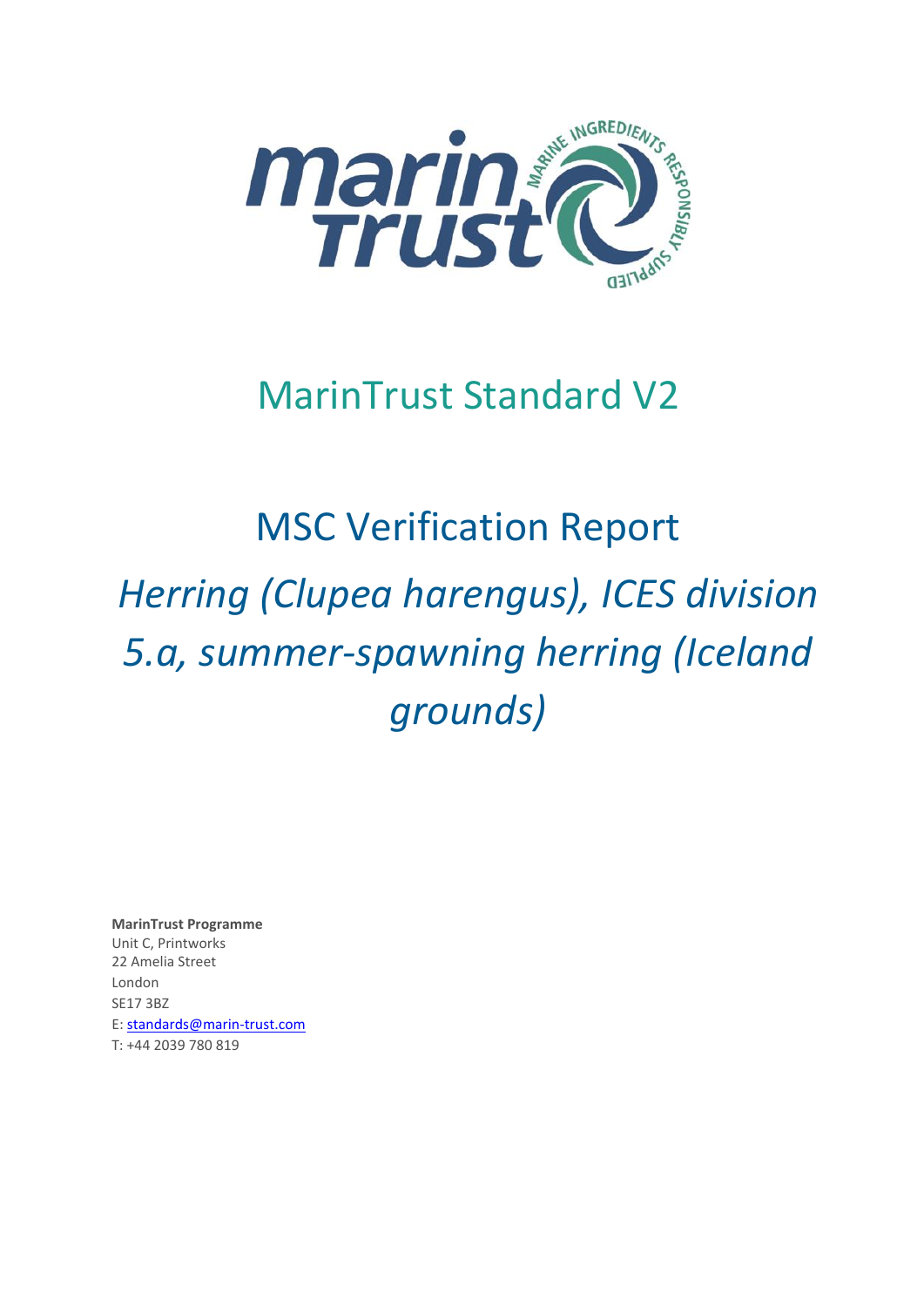

#### Table 1 Application details and summary of the assessment outcome

|                                 | Species:                                              | Herring (Clupea harengus)                     |  |
|---------------------------------|-------------------------------------------------------|-----------------------------------------------|--|
|                                 | Geographical area:                                    | ICES subarea 5.a (Icelandic waters); FAO Area |  |
|                                 |                                                       | 27 Atlantic Northeast                         |  |
| <b>Fishery For Verification</b> | Stock:                                                | Division 5.a, summer-spawning herring         |  |
|                                 |                                                       | (Iceland grounds)                             |  |
|                                 | Gear:                                                 | Pelagic trawl                                 |  |
|                                 |                                                       |                                               |  |
| <b>Report Reference</b>         | ISF Icelandic summer spawning herring trawl and seine |                                               |  |
| <b>Date</b>                     | April 2022                                            |                                               |  |
| <b>Report Code</b>              | MSCV <sub>12</sub>                                    |                                               |  |
| Assessor                        | <b>Conor Donnelly</b>                                 |                                               |  |

| Application details and summary of the assessment outcome |                       |                                   |  |
|-----------------------------------------------------------|-----------------------|-----------------------------------|--|
| Company Name(s): Ísfélag Vestmannaeyja                    |                       |                                   |  |
| Country: Iceland                                          |                       |                                   |  |
| Email address:                                            |                       | <b>Applicant Code:</b>            |  |
| <b>Certification Body Details</b>                         |                       |                                   |  |
| Name of Certification Body:                               |                       | <b>Global Trust Certification</b> |  |
| Assessor                                                  | <b>Conor Donnelly</b> |                                   |  |
| <b>Verification Period</b>                                | To April 2022         |                                   |  |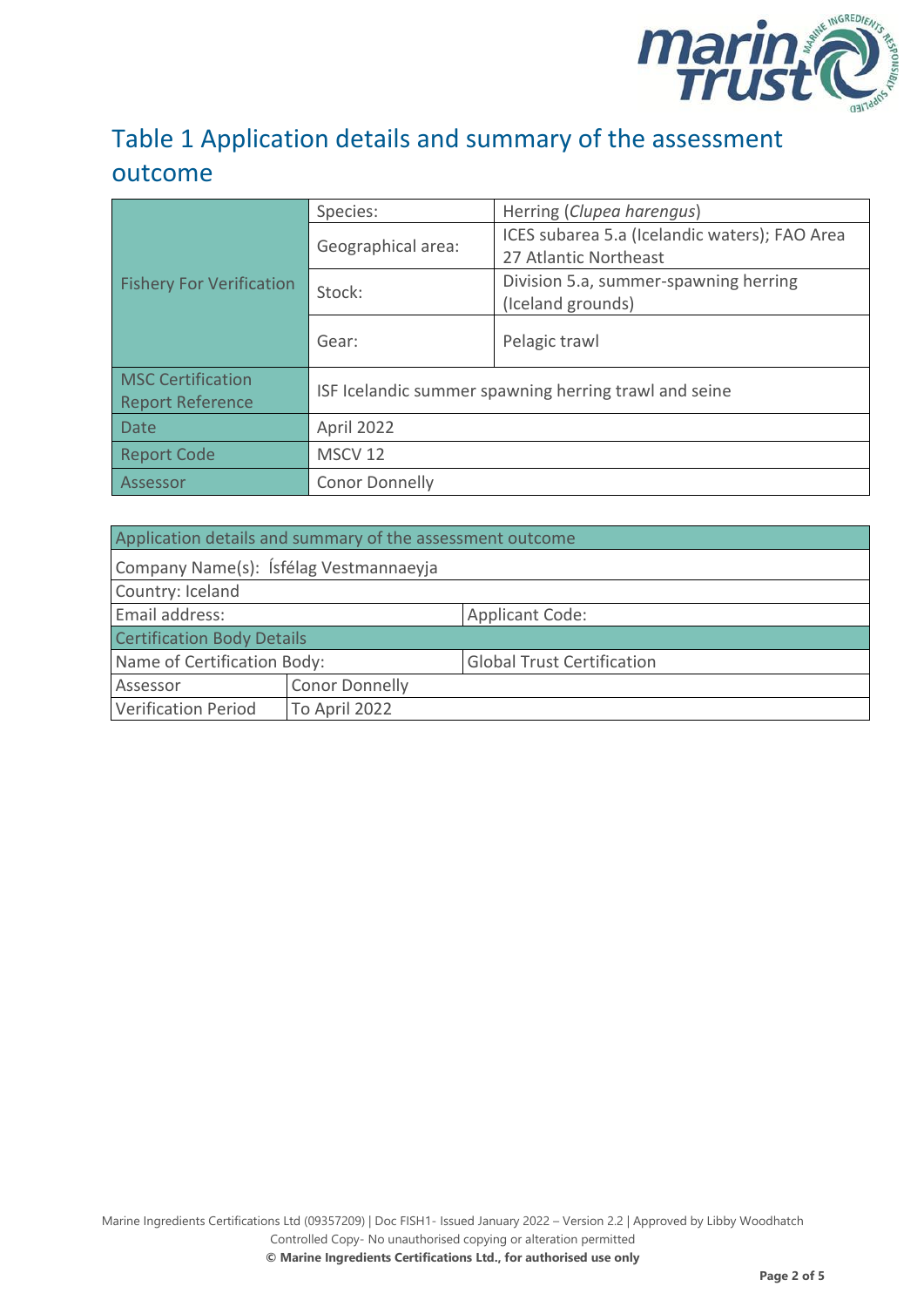### <span id="page-2-0"></span>Table 2 Summary of Results

| Verification                                                                                                                                                                                                                                                    | <b>MSC Report</b>                                                                                                                                                        | <b>MarinTrust applicant</b>                                                        | <b>Results</b> |  |
|-----------------------------------------------------------------------------------------------------------------------------------------------------------------------------------------------------------------------------------------------------------------|--------------------------------------------------------------------------------------------------------------------------------------------------------------------------|------------------------------------------------------------------------------------|----------------|--|
| Scope (Species and<br>Area)                                                                                                                                                                                                                                     | Herring (Clupea harengus)<br>Division 5.a, (Iceland<br>grounds), FAO Area 27<br><b>Atlantic Northeast</b>                                                                | Herring (Clupea<br>harengus) Division 5.a,<br>(Iceland grounds)                    | Scope matches  |  |
| Stock                                                                                                                                                                                                                                                           | Icelandic summer<br>spawning herring (ICES<br>Division 5.a)                                                                                                              | Icelandic summer<br>spawning herring (ICES<br>Division 5.a)                        | Scope matches  |  |
| Vessel list                                                                                                                                                                                                                                                     | Icelandic vessels as listed<br>on ISF website:<br>http://www.icelandsustai<br>nable.is/isf-certificate-<br>sharers.html?msclkid=376<br>6544db5fb11eca3a35504<br>d82c07ab | Ísfélag (Vessels:<br>Suðurey/Heimaey<br>/Sigurður /Álsey) is on<br>the client list | Scope matches  |  |
| Determination                                                                                                                                                                                                                                                   |                                                                                                                                                                          |                                                                                    |                |  |
| The applicant is sourcing from an MSC fishery and the scope of the clients application with<br>regard this species/stock and the MSC UoA matches. Accordingly, the stock is automatically<br>APPROVED in line with section 1.2 of the MarinTrust Standard v2.0. |                                                                                                                                                                          |                                                                                    |                |  |
| <b>Notes for On-site Auditor</b>                                                                                                                                                                                                                                |                                                                                                                                                                          |                                                                                    |                |  |
| <b>NA</b>                                                                                                                                                                                                                                                       |                                                                                                                                                                          |                                                                                    |                |  |

#### Assessor Guidance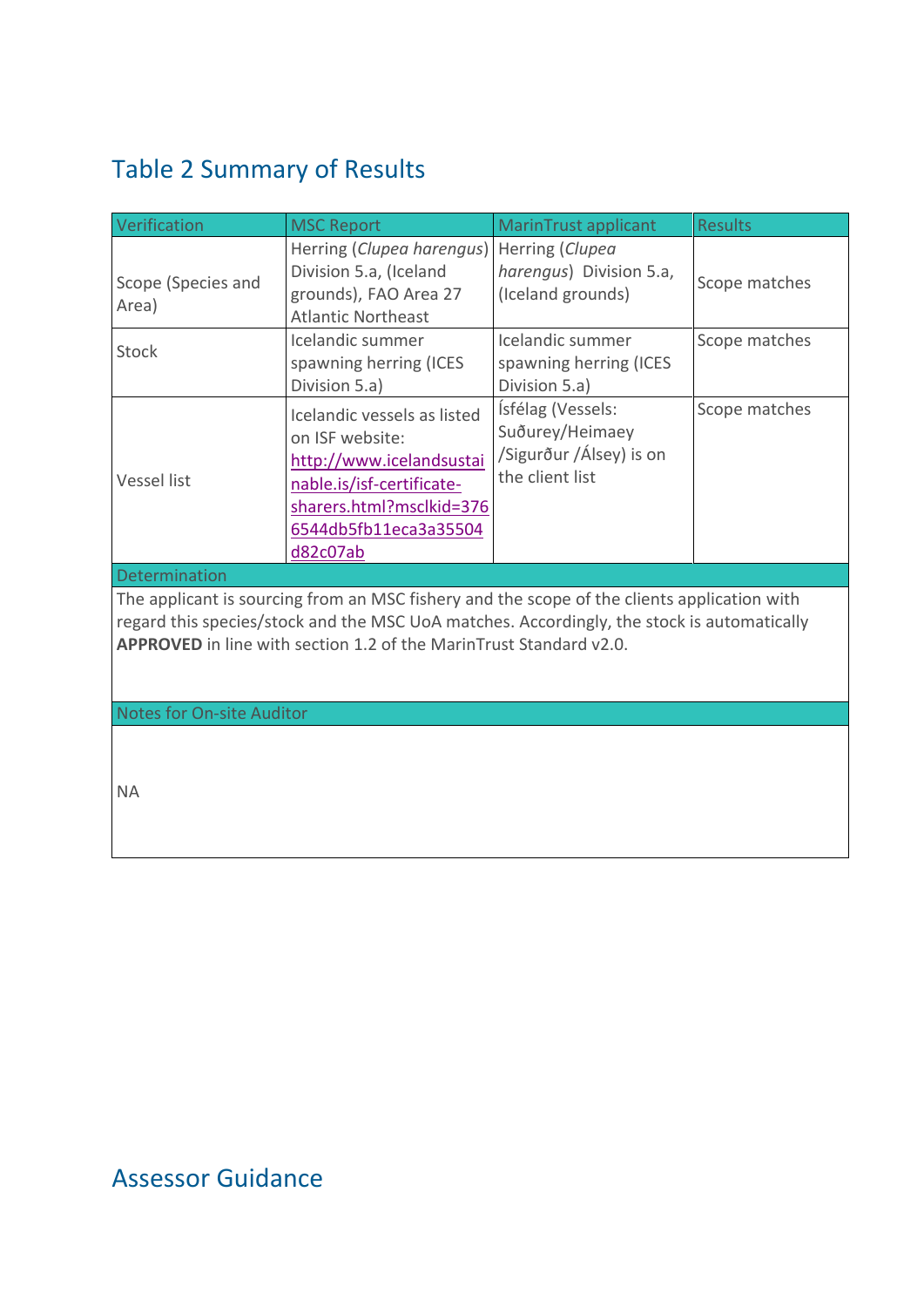

#### **HOW TO COMPLETE THIS VERIFICATION REPORT**

The process for completing the template for MSC Verification is as follows:

- 1. Compare the scopes of the MSC certification and the MarinTrust applicant fishery. Use **T[ABLE](#page-3-0) 3**. definitions to complete Results section.
- 2. Reach a final approval recommendation. After completing Scope **T[ABLE](#page-3-0) 3** the assessment team will be able to provide a final decision on approval. Results shown in **T[ABLE](#page-2-0) 2**.

#### <span id="page-3-0"></span>Table 3 Scope definitions according to standards

| Definitio<br>n<br><b>Target</b><br><b>Species</b> | <b>MSC Unit</b><br>of<br>Certificati<br>on<br><b>Definition</b><br>(V1.3)<br>The<br>target<br>species | MSC Unit of Certification Definition (MSC Fisheries<br><b>Certification Requirements v 2.0)</b><br>The target species                                                         | <b>MARINTRUST</b><br><b>Unit of Approval</b><br>definition<br>Intended species<br>which is sought<br>after and the<br>focus of fishing                                                                     | Scope<br>comparis<br>on |
|---------------------------------------------------|-------------------------------------------------------------------------------------------------------|-------------------------------------------------------------------------------------------------------------------------------------------------------------------------------|------------------------------------------------------------------------------------------------------------------------------------------------------------------------------------------------------------|-------------------------|
| <b>Results</b>                                    | <b>NA</b>                                                                                             | <b>Herring (Clupea harengus)</b>                                                                                                                                              | effort<br><b>Herring (Clupea</b><br>harengus)                                                                                                                                                              | Scope<br>matches        |
| <b>Stock</b><br>Definitio<br>n                    | <b>The</b><br>target<br>stock (s)                                                                     | A description of the biological unit stock exploited<br>by the fishery, as commonly used in management<br>and assessment reports (e.g. North Sea spring<br>spawning herring). | Subpopulation of<br>species which is<br>self-sustaining<br>within a distinct<br>area, as<br>commonly used<br>in management<br>and assessment<br>reports (e.g.<br>North Sea spring<br>spawning<br>herring). |                         |
| <b>Results</b>                                    | <b>NA</b>                                                                                             | Division 5.a, summer-spawning herring (Iceland<br>grounds)                                                                                                                    | Division 5.a,<br>summer-<br>spawning herring<br>(Iceland grounds)                                                                                                                                          | Scope<br>matches        |

Marine Ingredients Certifications Ltd (09357209) | Doc FISH1- Issued January 2022 – Version 2.2 | Approved by Libby Woodhatch Controlled Copy- No unauthorised copying or alteration permitted